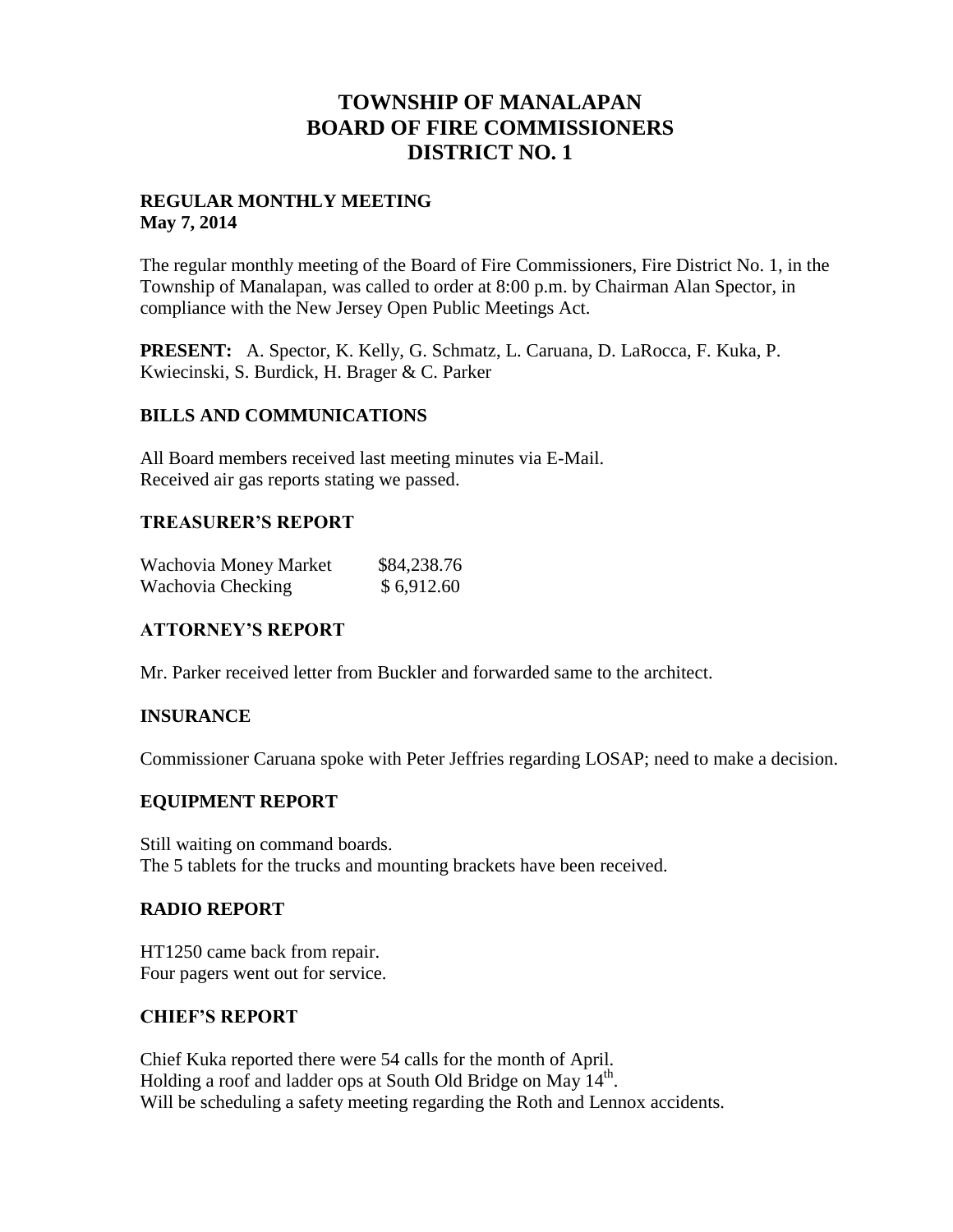# **TRUCK REPORT**

26-1-80 – light tower has been repaired; new weather striping ordered.

### **ASSOCIATION REPORT**

No report.

## **TRUSTEES' REPORT**

No report.

#### **OLD BUSINESS**

See attached.

#### **NEW BUSINESS**

Commissioner Schmatz made a motion to pay all vouchers; this was seconded by Commissioner Kelly. All voted aye.

Commissioner Caruana made a motion not to exceed \$3,000 to detail the trucks for the Memorial Day Parade; this was seconded by Commissioner Kelly. All voted aye.

Commissioner Kelly made a motion that we sign a contract with Stockels Lawn & Landscape to take care of the lawns at both houses; this was seconded by Commissioner LaRocca. All voted aye.

Meeting opened to the public at 8:25 P.M.

A motion was made by Commissioner Spector to adjourn; it was seconded by Commissioner LaRocca and all voted aye.

Meeting adjourned at 8:26 P.M.

 Respectfully submitted, Kenneth Kelly, Clerk